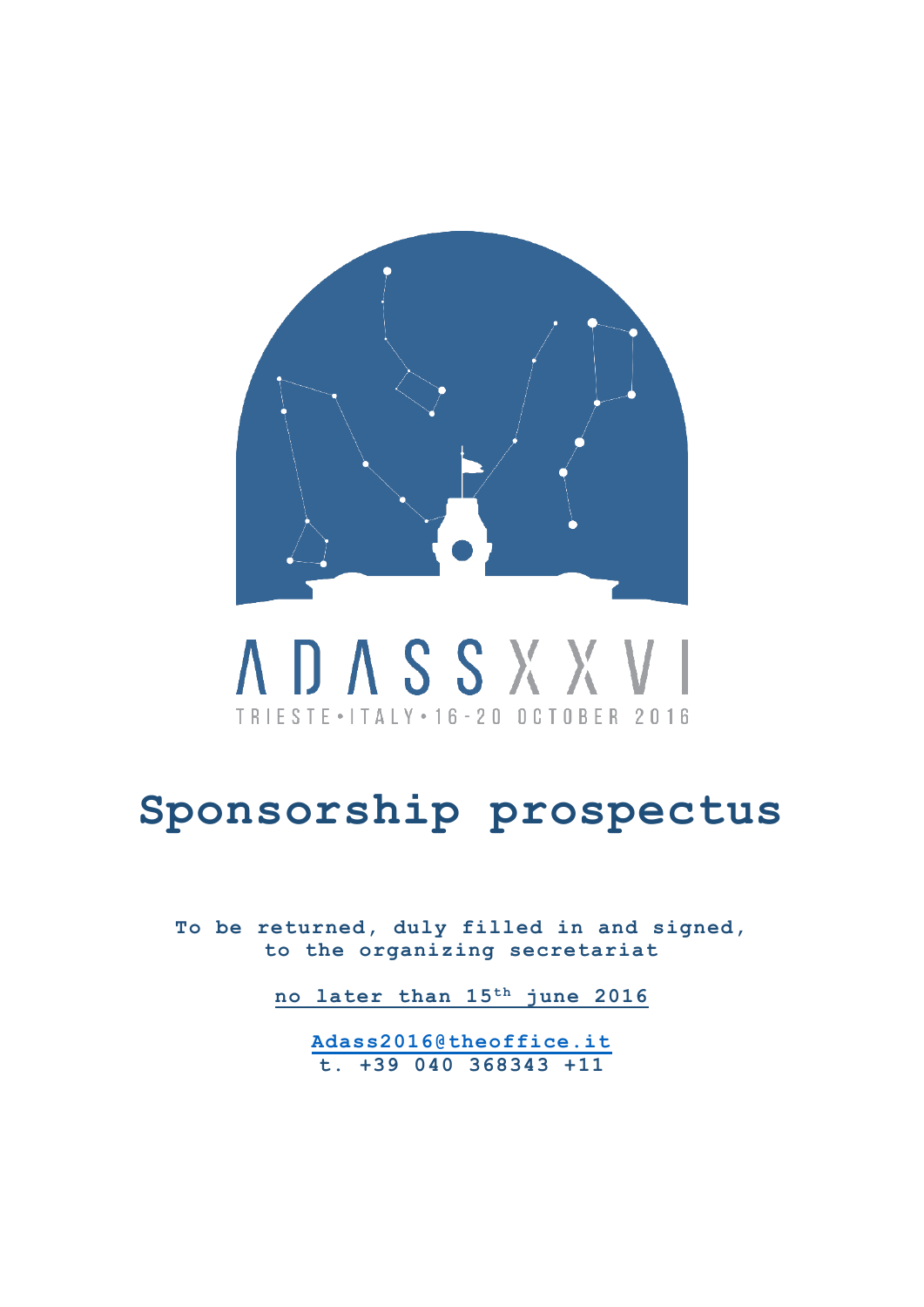

#### FOREWORD

The annual Astronomical Data Analysis Software and Systems (ADASS) Conference provides a forum for scientists and programmers concerned with algorithms, software and software systems employed in the acquisition, reduction, analysis, retrieval and dissemination of astronomical data. An important element of the program is to foster communication between developers and users with a range of expertise in the production and use of software and systems.

The XXVI edition of ADASS Conference will be held in Italy in 2016.<br>This will be the first time our country has the honour to host such<br>a prestigious event and the selected venue is Trion.<br>Trieste Astronomical Observation This will be the first time our country has the honour to host such a prestigious event and the selected venue is Trieste, home of the Trieste Astronomical Observatory (OATs) of the Italian national Institute of Astrophysics (INAF).



ADASS XXVI will take place from 16<sup>th</sup> to 20<sup>th</sup> October 2016 at the Stazione Marittima Conference Centre, located on a pier of the Trieste harbour, in the heart of town and within walking distance from restaurants, sites of interest, and main hotels.

The choice of Italy for hosting ADASS XXVI rewards the quality of Italian and Trieste scientific institutions research in astrophysics, as well as the work of the Istituto Nazionale di Astrofisica – Osservatorio Astronomico di Trieste (INAF-OATs), operating in the fields of interest to ADASS for more than 40 years. It is also the lively and high quality international research net of the city that allowed Trieste to be selected as venue for ADASS 2016.

More than 300 delagates from all over the world will attend the 5-day Conference, with the expected participation of prof. George Smoot, 2006 Nobel Laureate in Physics. The local organisation of the Conference is co-chaired by Fabio Pasian, full astronomer leader of the Technology Group at INAF-OATs and member of the Program Organising Committee for ADASS for 2014-2017, and Stefano Borgani, full professor at the University of Trieste and Director of INAF-OATs.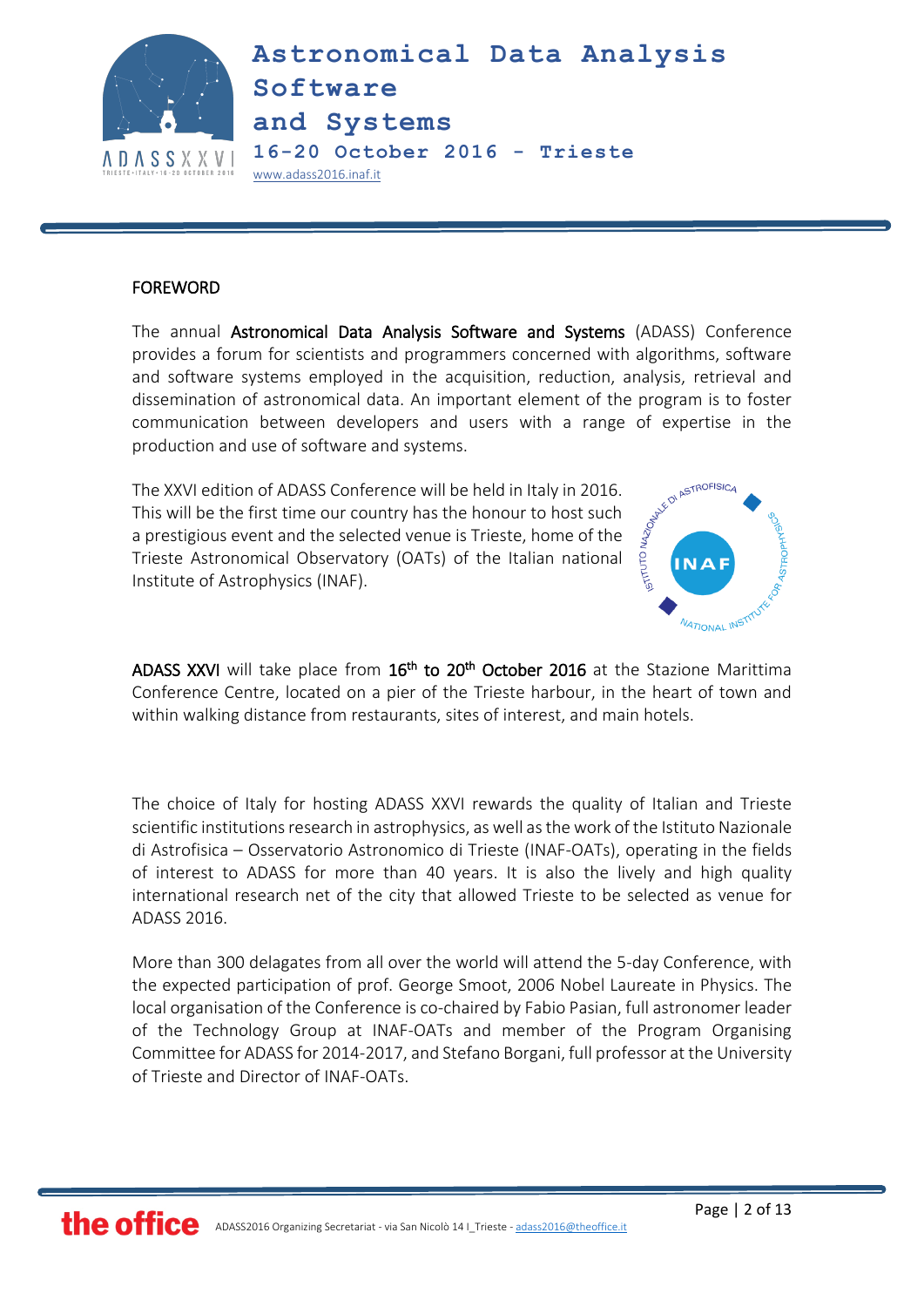

The ADASS XXVI program will include invited talks, contributed papers, display sessions, tutorials, computer demonstrations, and special interest ("Birds of a Feather" or BoF) meetings. Further details about themes and invited speakers will be available shortly.

The key themes for ADASS XXVI are:

- Reduction and Analysis Algorithms for Large Databases and Vice-versa
- Management of Scientific and Data Analysis Projects
- New Trends in HPC and Distributed Computing
- Long-term Management of Data Archives
- Data Models in Astrophysics
- Python in Astronomy
- Surveys for Transient Objects in the Era of Gravitational Wave Astronomy

Please find in the following a detailed prospectus with several sponsorship options. We are sure about your interest in this important event and offer you the opportunity to contribute to its international success.

### **Be part of it!**

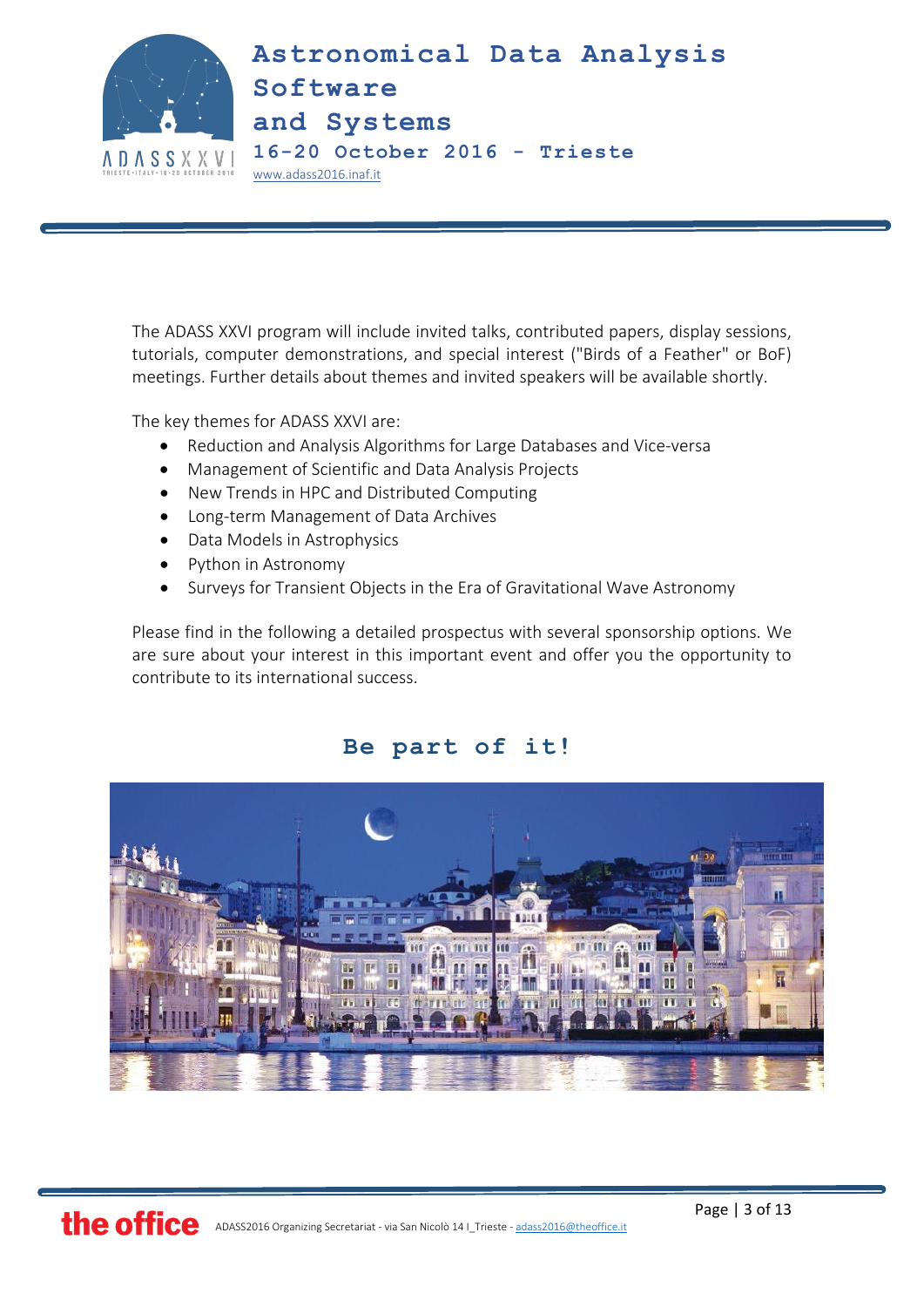

### **Sponsorship options**

Here follows a list of possibilities to create the sponsorship package that better suits your needs and wishes.

### **1.DEMO BOOTHS – EXHIBITION SPACES**

The main hall of the Conference centre will be devoted to Exhibition as well as to Poster sessions and Social Events. You will be granted the highest visibility, as all participants will wander around the hall during session breaks as well as for registration. You can set your booth here to promote your products or present your research, getting to all participants.

Booths may be single or double:

### $\checkmark$  Demo booth, single space 3\*2 m (6 sqm) One table, two chairs, electric power supply, wifi connection, one registration fee Contribution: 1,500.00 euro

 $\checkmark$  Demo booth, double space 6\*2 m (12 sqm) Two tables, four chairs, electric power supply, wifi connection, one registration fee Contribution: 2,500.00 euro

Should you need other materials to set the booth (laptop, walls, screens, etc.), please contact the Organizing Secretariat at [adass2016@theoffice.it](mailto:adass2016@theoffice.it) for an additional quotation.

The Organizing Secretariat will send a detailed floor plan to sponsors with all spaces available. In case two sponsors chose the same booth location, this will be assigned on a first-come-first-served basis.

### **2.SOCIAL EVENTS**

You can also decide to sponsor one of the social events scheduled for ADASS 2016.

Every day, morning and afternoon coffee break as well as lunch will be offered to all participants and speakers. Your logo may be displayed during one or more of these events, offering high visibility to your company.

Social events also include a Welcome cocktail on Monday 17<sup>th</sup> October and the conference Dinner on Tuesday 18<sup>th</sup> October. You may wish to sponsor these events; should you chose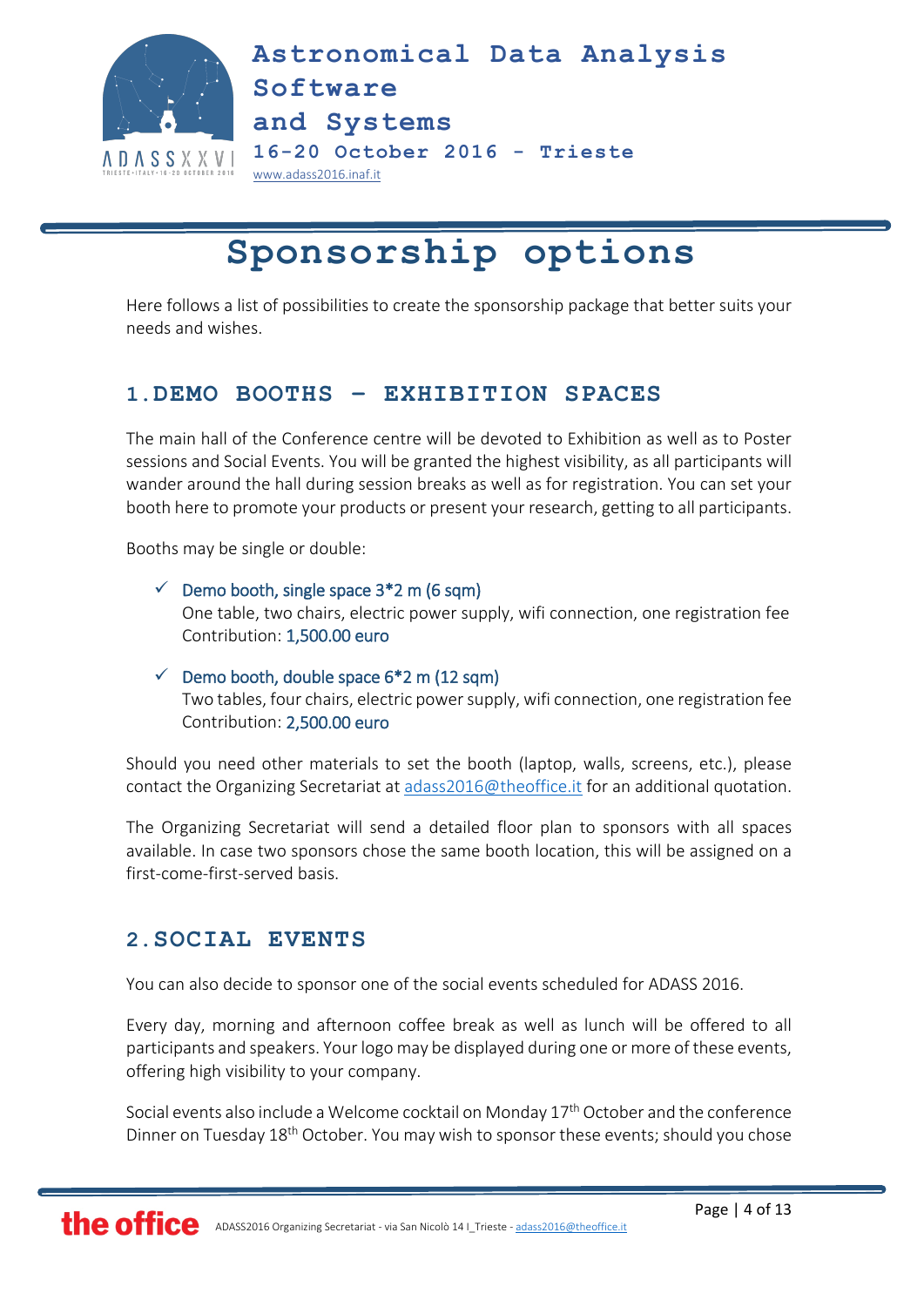

to sponsor the conference dinner, your logo will be displayed on printed menus and on table marks.

In the chart included in this prospectus, you can indicate the events you wish to sponsor and the date. You will then receive confirmation by the Organizing Secretariat.

You may sponsor:

- $\checkmark$  1 Morning or Afternoon coffee break: 1,000.00 euro
- $\checkmark$  1 Lunch: 2,000.00 euro
- $\checkmark$  Welcome cocktail: 2,000.00 euro
- $\checkmark$  Conference Dinner: 2,500.00 euro

### **3.Conference material**

You can also decide to insert sponsored material in the Conference bag that will be handed out to all participants upon registration.

- $\checkmark$  Logo of your company on the bag: 2,500.00 euro
- $\checkmark$  Sponsored material (pen, notepad, gadget, etc.) in the bag: 1,000.00 euro\*
- $\checkmark$  Flyer in the bag: 750.00 euro\*

\* All material shall be provided by the company and sent to the Conference centre in due time. The Organizing Secretariat will communicate all relevant details.

### **4.Company FOCUS demo**

A Company Focus Demo is a special session, scheduled into the program, at your disposal for presentation. The presenter gets 30 minutes to demonstrate a product or system using either the conference computer (for web-based tools or services) or his/her own laptop. No exhibition space is included.

You will be asked to anticipate a brief summary of your presentation for acceptance.

 $\checkmark$  Company Focus Demo: 1,200.00 euro

**\*\*\* \*\*\* \*\*\* \*\*\***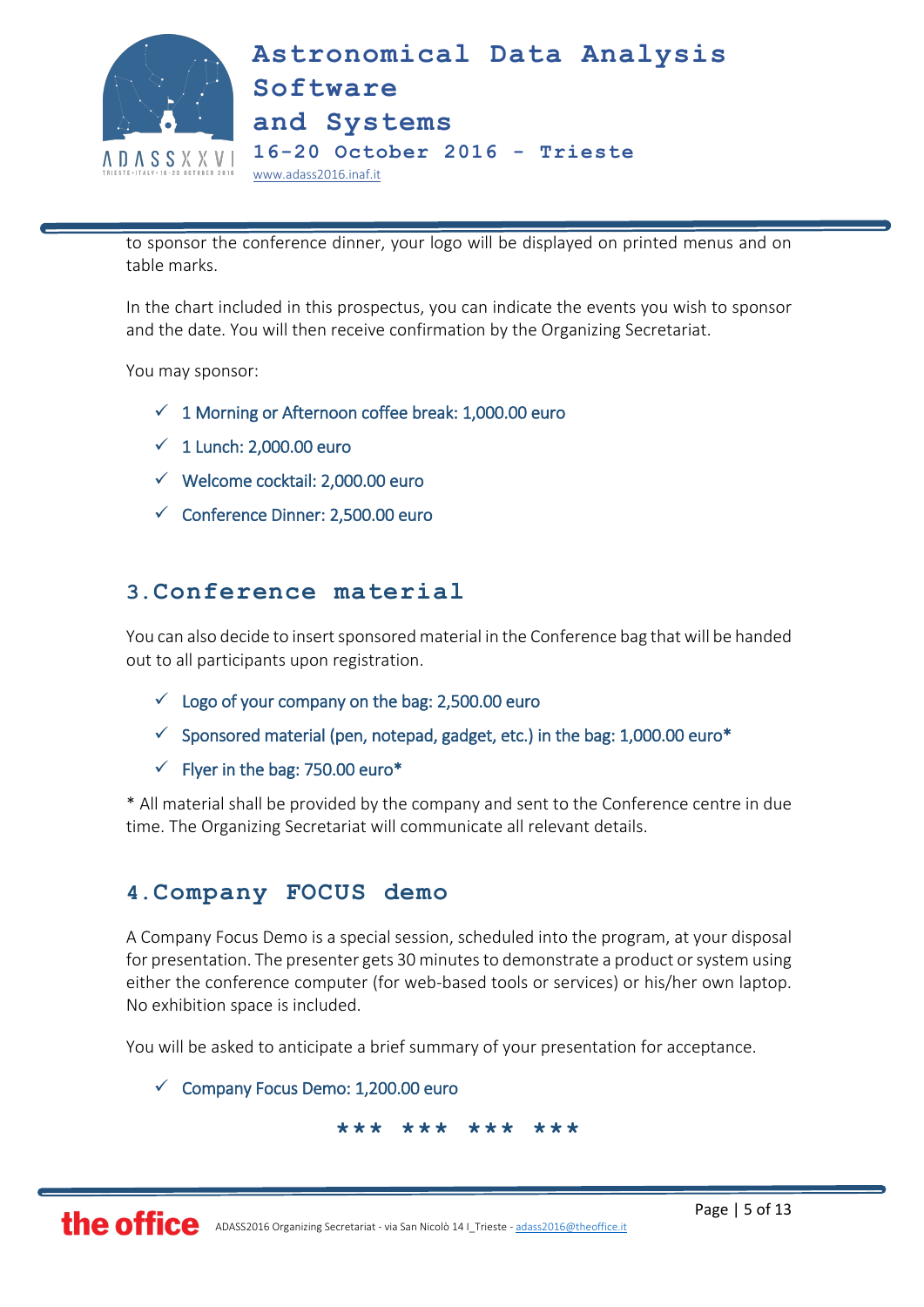

All sponsorship options DO NOT include any registration, except the Demo Booths: in this case one conference fee is waived.

While all participants need to register online, a reduced registration fee is available for sponsors participants through the Conference Secretariat.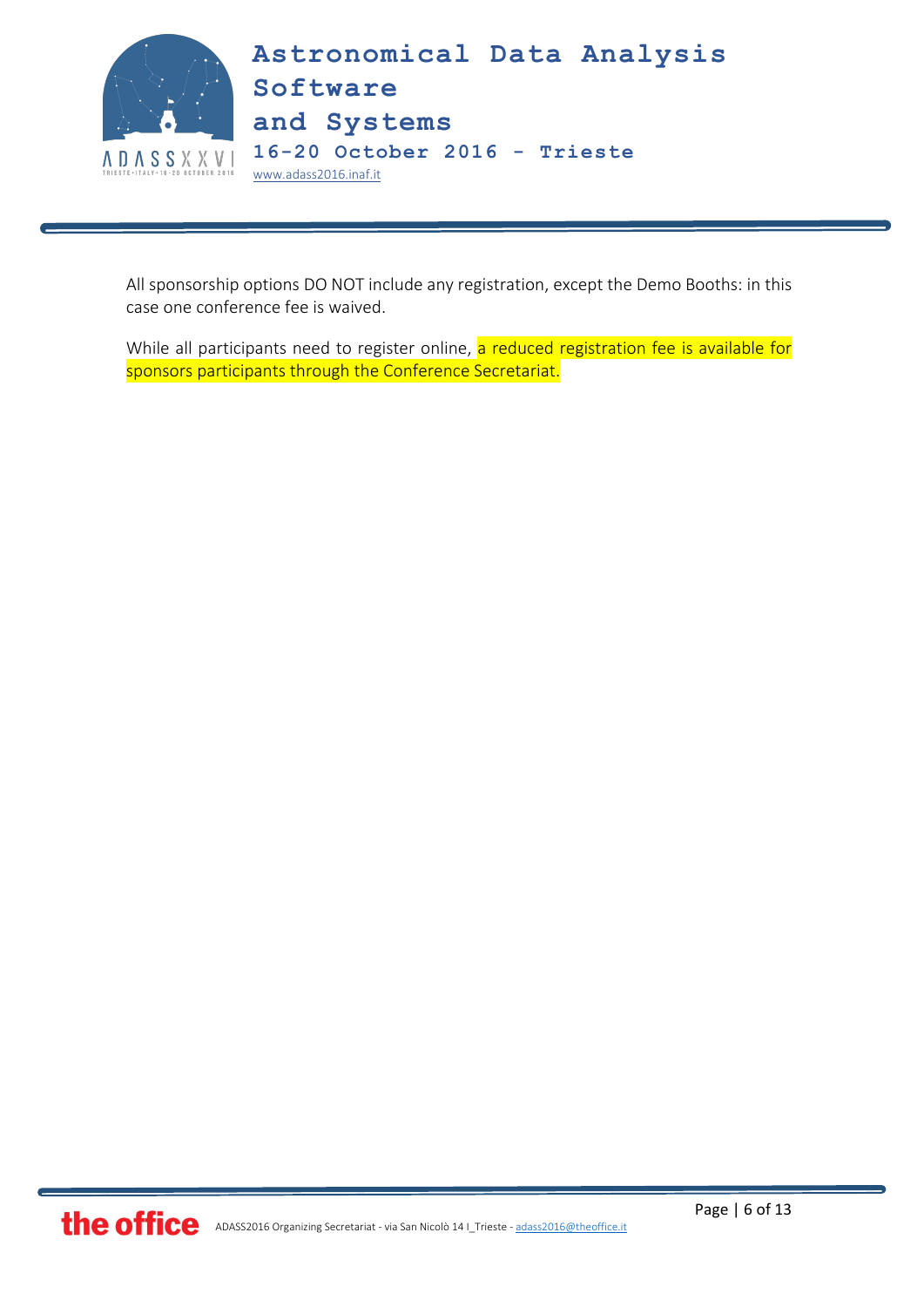

### **Sponsoring company details**

| Company name               |  |
|----------------------------|--|
| Address                    |  |
| Tax registration<br>number |  |
| Contact person             |  |
| Position                   |  |
| Phone number               |  |
| Email address              |  |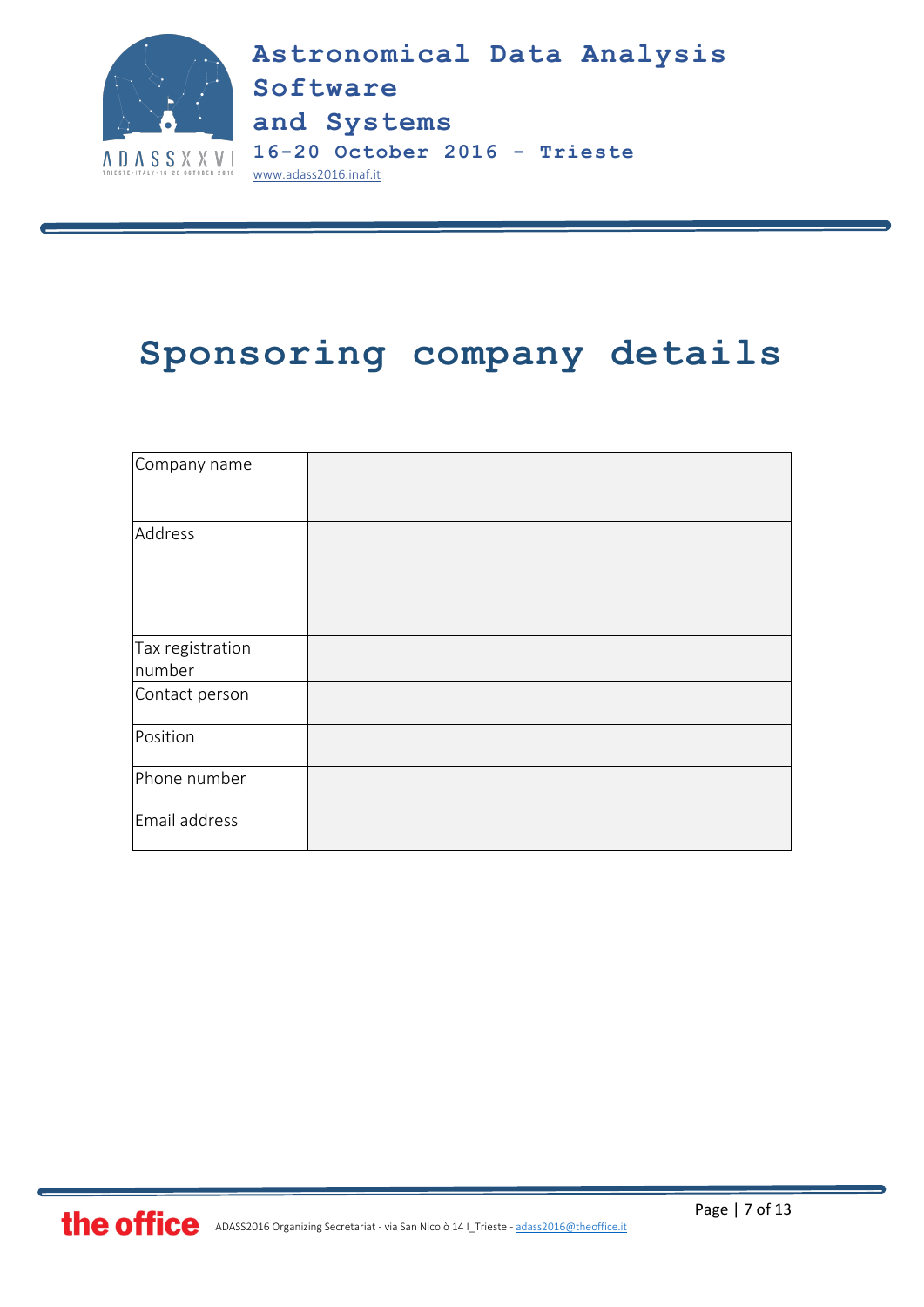

### **Sponsorship chart**

| Demo booth - Exhibition space                                                   |               |  |  |
|---------------------------------------------------------------------------------|---------------|--|--|
| Single booth, 3*2 m (6 sqm)                                                     | 1,500.00 euro |  |  |
| One table, two chairs, electric power supply, wifi                              |               |  |  |
| connection, one registration fee                                                |               |  |  |
| Please indicate name and surname of the person who will attend on behalf of the |               |  |  |
| company<br>Double booth, 6*2 m (12 sqm)                                         | 2,500.00 euro |  |  |
| Two tables, four chairs, electric power supply, wifi                            |               |  |  |
| connection, one registration fee                                                |               |  |  |
| Please indicate name and surname of the person who will attend on behalf of the |               |  |  |
| company                                                                         |               |  |  |
| Social events                                                                   |               |  |  |
| 16th October 2016                                                               |               |  |  |
| Afternoon coffee break                                                          | 1,000.00 euro |  |  |
| 17 <sup>th</sup> October 2016                                                   |               |  |  |
| Morning coffee break                                                            | 1,000.00 euro |  |  |
| Lunch                                                                           | 2,000.00 euro |  |  |
| Afternoon coffee break                                                          | 1,000.00 euro |  |  |
| Welcome Cocktail                                                                | 2,000.00 euro |  |  |
| 18 <sup>th</sup> October 2016                                                   |               |  |  |
| Morning coffee break                                                            | 1,000.00 euro |  |  |
| Lunch                                                                           | 2,000.00 euro |  |  |
| Afternoon coffee break                                                          | 1,000.00 euro |  |  |
| Gala Dinner                                                                     | 2,500.00 euro |  |  |
| 19th October 2016                                                               |               |  |  |
| Morning coffee break                                                            | 1,000.00 euro |  |  |
| Lunch                                                                           | 2,000.00 euro |  |  |
| Afternoon coffee break                                                          | 1,000.00 euro |  |  |
| 20 <sup>th</sup><br>October 2016                                                |               |  |  |
| Morning coffee break                                                            | 1,000.00 euro |  |  |
| Lunch                                                                           | 2,000.00 euro |  |  |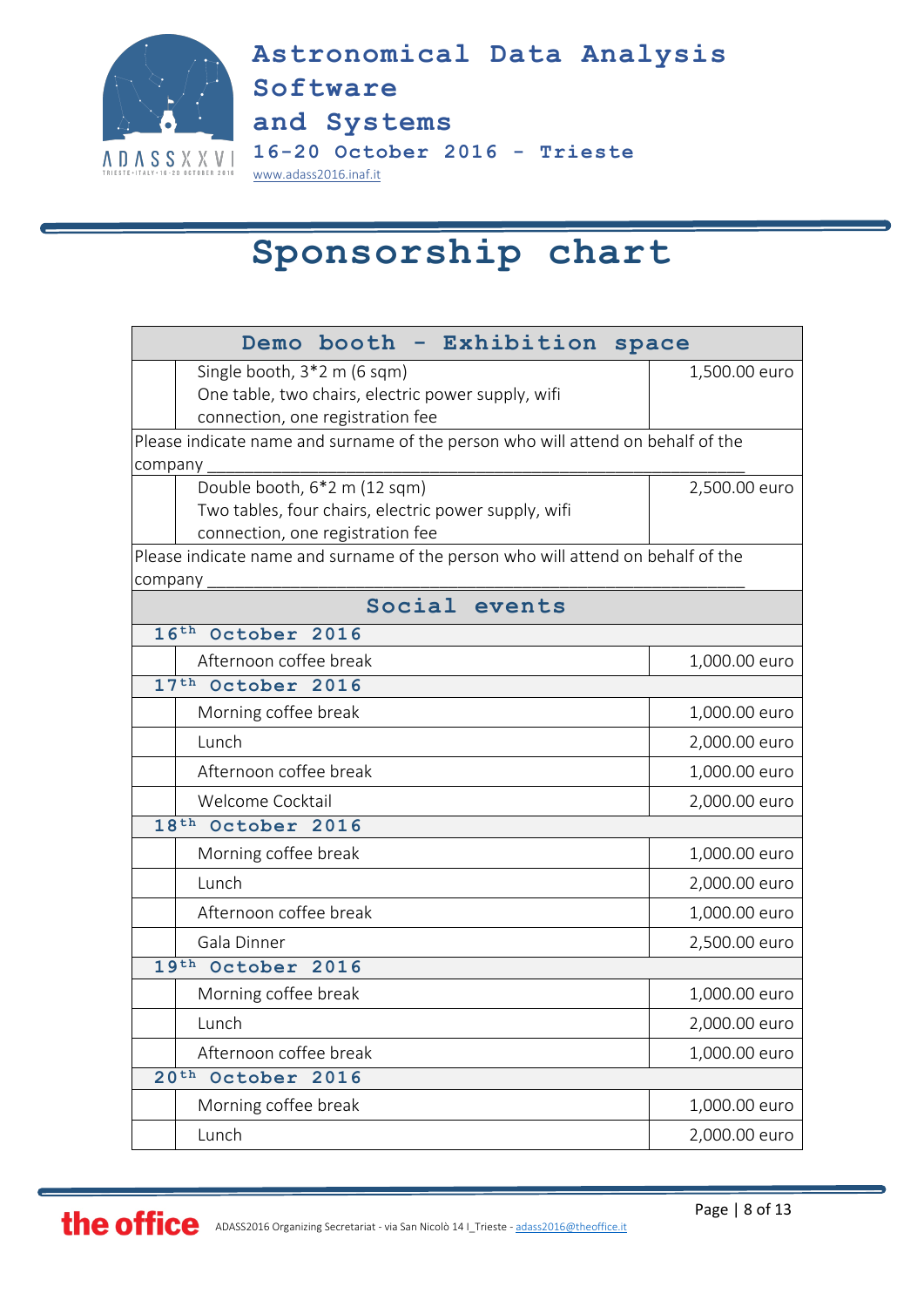

**Astronomical Data Analysis Software and Systems 16-20 October 2016 - Trieste**

[www.adass2016.inaf.it](http://www.adass2016.inaf.it/)

| Conference materials                                                                                                                                                                                                                                                                       |               |  |  |
|--------------------------------------------------------------------------------------------------------------------------------------------------------------------------------------------------------------------------------------------------------------------------------------------|---------------|--|--|
| Logo of your company on the bag                                                                                                                                                                                                                                                            | 2,500.00 euro |  |  |
| Sponsored material (pen, notepad, gadget, etc,) in the bag                                                                                                                                                                                                                                 | 1,000.00 euro |  |  |
| Flyer in the bag                                                                                                                                                                                                                                                                           | 750.00 euro   |  |  |
| Company demo booth                                                                                                                                                                                                                                                                         |               |  |  |
| Company Focus Demo                                                                                                                                                                                                                                                                         | 1,200.00 euro |  |  |
| registration                                                                                                                                                                                                                                                                               |               |  |  |
| Please indicate the number of persons who will attend the<br>Conference on behalf of the Company. A Full list (name<br>and surname) of all participants shall be sent to the<br>Organizing Secretariat along with this prospectus no later<br>than Monday 12 <sup>th</sup> September 2016. |               |  |  |
| The reduced registration fee for sponsor's participants is<br>450.00 euro/person.                                                                                                                                                                                                          |               |  |  |
| Sponsorship total amount                                                                                                                                                                                                                                                                   |               |  |  |

Please tick in the first column of the chart the selected items, and indicate the final total amount of all requested sponsorship.

Sponsorships do not include any registration fee, unless specified in the relevant description.

All sponsors logos will be published online on the Conference website; sponsors names will be mentioned in the Conference proceedings.

Should none of the proposed sponsorship meet your needs or wishes, both in terms of sponsor offer or fees applied, do not hesitate to contact the Organizing Secretariat at [adass2016@theoffice.it](mailto:adass2016@theoffice.it) and discuss the best sponsorship method for your company.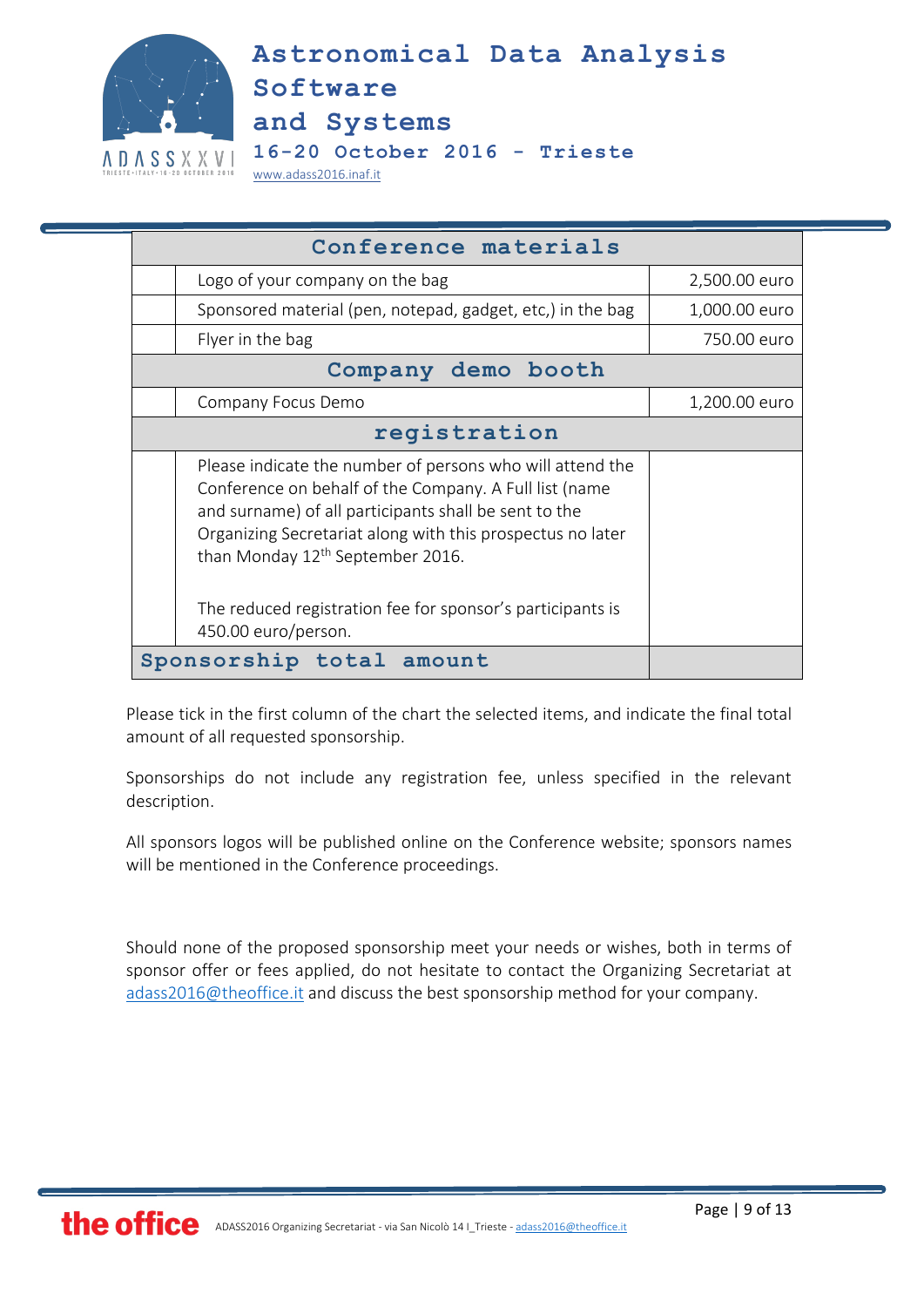

## **DECLARATION ON VAT ACTIVITIES**

#### COMPANY BASED OUTSIDE THE EUROPEAN COMMUNITY

Declaration to be sent to: the office srl – via San Nicolò 14 34121 Trieste (Italy) VAT number 00636740326 Email: [adass2016@theoffice.it](mailto:adass2016@theoffice.it)

| Company name |  |
|--------------|--|
| Address      |  |
| Phone number |  |

I declare that the above mentioned Company:

 $\square$  Has got the following number/code for its industrial, commercial or business activity

(equivalent to VAT number in European Community)

 $\square$  Hasn't got any active VAT number in Italy (office, branch or other)

 $\square$  Attaches copy of the statement of the above mentioned number/code (English is preferred)

 $\square$  Has decided to attend ADASS 2016 as sponsor &/or exhibitor being an important promotional and scientific activity for its core business.

Date Signature

\_\_\_\_\_\_\_\_\_\_\_\_\_\_\_\_\_\_\_\_\_\_\_ \_\_\_\_\_\_\_\_\_\_\_\_\_\_\_\_\_\_\_\_\_\_\_\_\_\_\_\_\_\_\_\_\_\_

\_\_\_\_\_\_\_\_\_\_\_\_\_\_\_\_\_\_\_\_\_\_\_\_\_\_\_\_\_\_\_\_\_\_\_\_\_\_\_\_\_\_\_\_\_\_\_\_\_\_\_\_\_\_\_\_\_\_\_\_\_\_\_\_\_\_\_\_\_

Name and position of person signing this form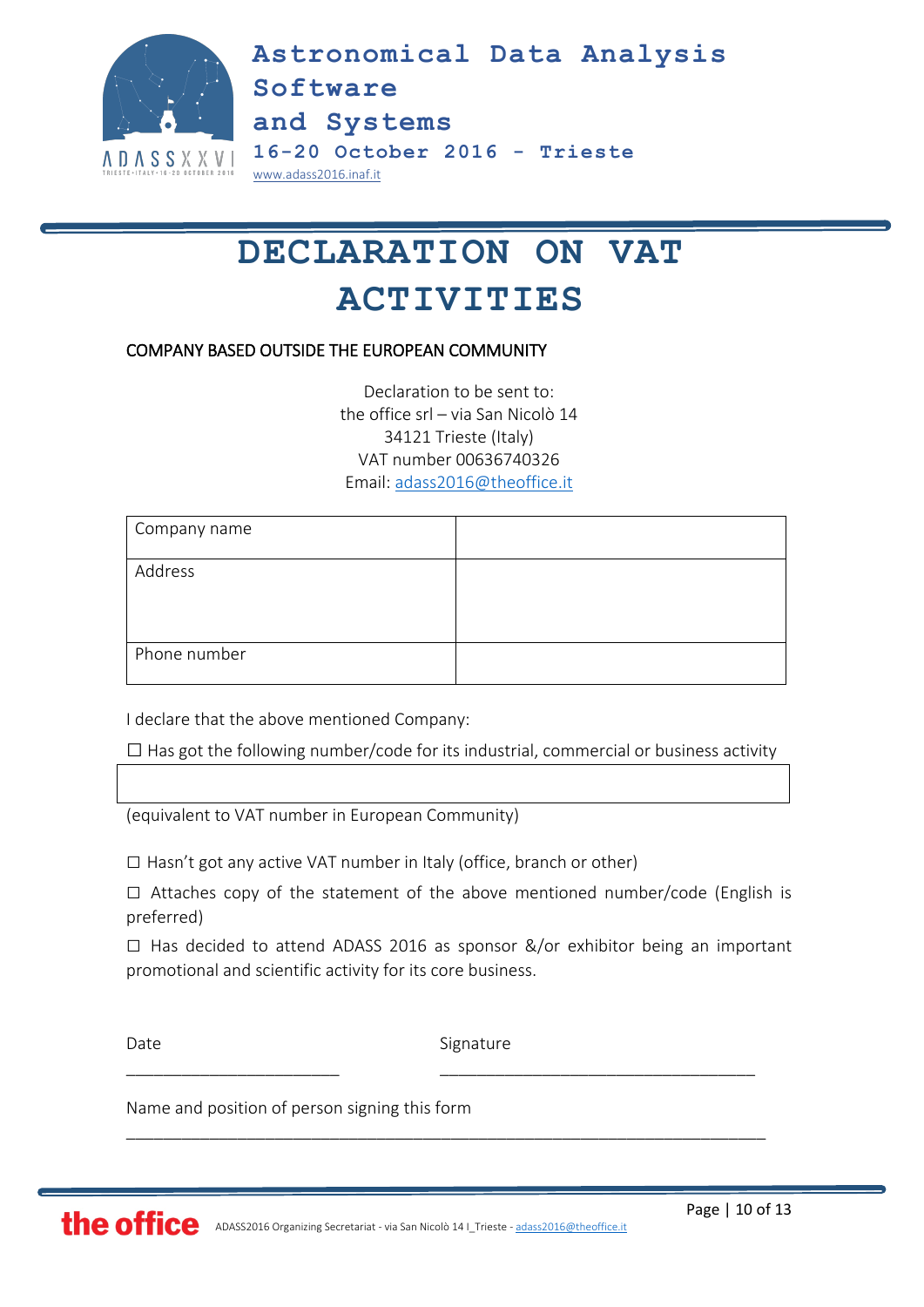![](_page_10_Picture_0.jpeg)

Email address

*Invoice will be issued upon receipt of Booking Form and Contract for sponsoring.*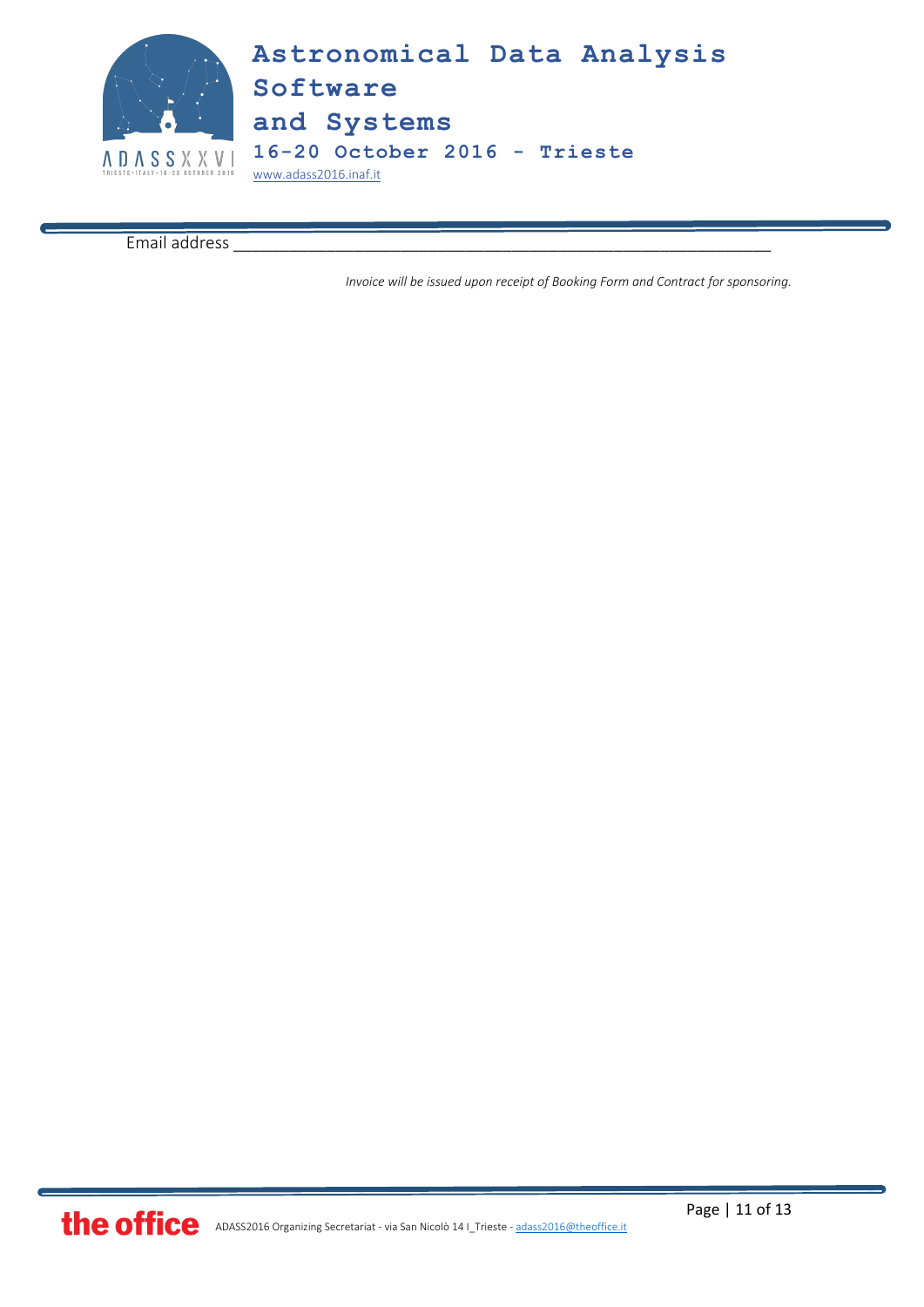![](_page_11_Picture_0.jpeg)

## **Sponsorship booking and conditions**

### **Booking**

To confirm the sponsorship, the following pages shall be returned, duly filled in and signed, to the Organizing Secretariat:

- $\checkmark$  Sponsoring company details
- $\checkmark$  Sponsorship chart
- $\checkmark$  Declaration on VAT activities (for extra-EU companies)
- $\checkmark$  Copy of the advanced payment order
- $\checkmark$  Sponsorship booking and condition

#### **Payment**

All amounts mentioned in this prospectus are in Euro  $(\epsilon)$  and VAT excluded. If applicable, Italian VAT rate is 22%.

Exhibition spaces and sponsoring options can only be confirmed upon receipt of the advanced payment.

- $\checkmark$  Advanced Payment (50%): upon confirmation
- $\checkmark$  Balance (50%): by 31<sup>st</sup> July 2016

Please indicate, as reason for payment, ADASS2016 and the Company name in the transfer order. Bank transfer should be arranged to the following details:

| <b>Bank Account</b> | 000101867672                                |
|---------------------|---------------------------------------------|
| Name                | the office srl                              |
| Bank name           | UniCredit Banca                             |
| <b>Address</b>      | via Cassa di Risparmio 10 - Trieste (Italy) |
| <b>IBAN</b> code    | IT69F0200802230000101867672                 |
| SWIFT code          | UNCRITM10PA                                 |

The Sponsoring company is in charge of any bank transfer fee or cost.

### **Cancellation policy**

In case of cancellation, the following cancellation fees will apply to cover any loss arising from the cancellation:

 $\checkmark$  50% of the total amount if cancellation is made before 30<sup>th</sup> June 2016